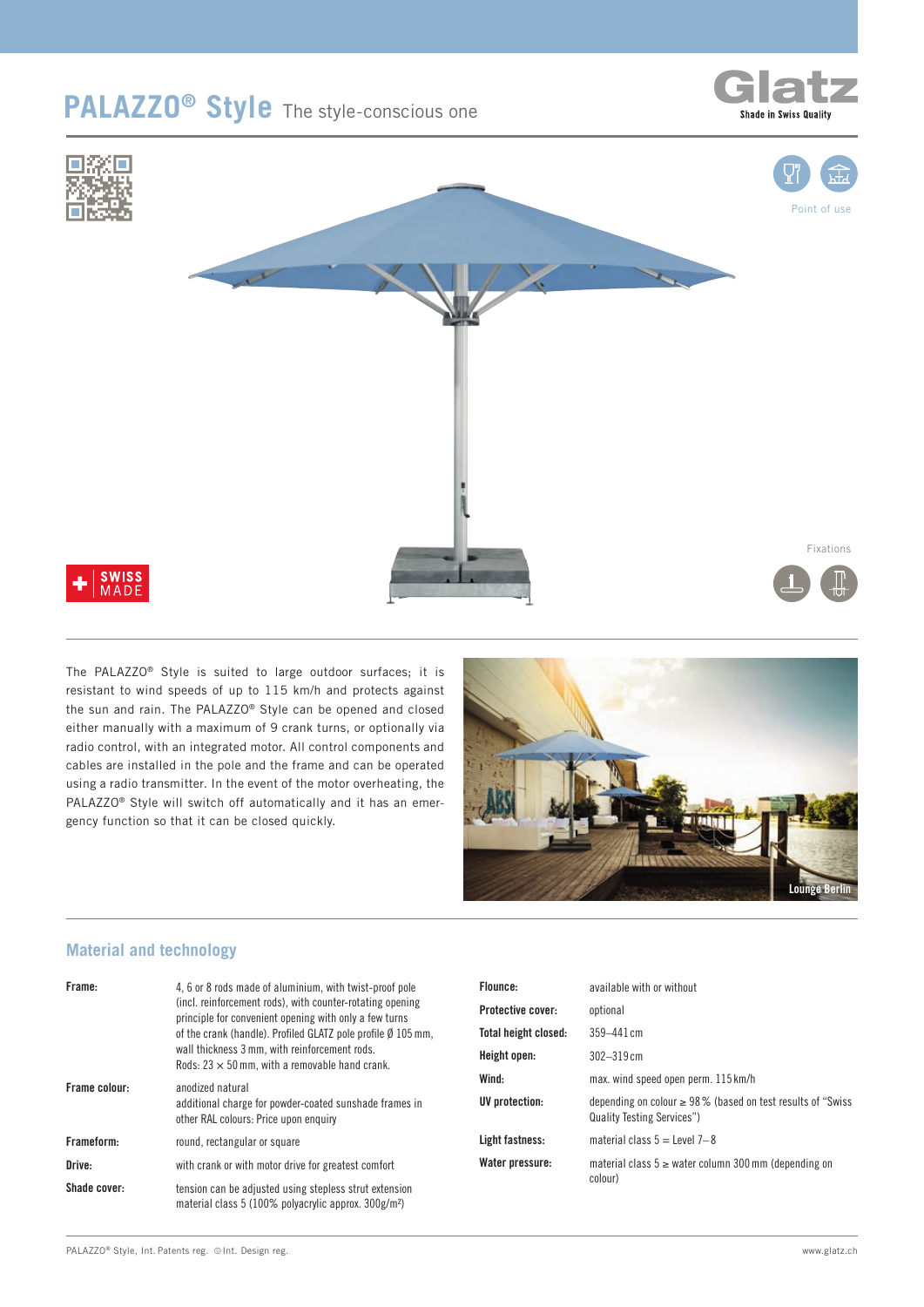#### **Assortment**

|  |                   | Order no.                            | Order no.                                   | Order no.                            | Order no.                                   |
|--|-------------------|--------------------------------------|---------------------------------------------|--------------------------------------|---------------------------------------------|
|  | Nominal size      | Frame with crank<br>anodized natural | <b>Frame with motor</b><br>anodized natural | Frame with crank<br>anodized natural | <b>Frame with motor</b><br>anodized natural |
|  | cm                | without flounce                      | without flounce                             | with flounce                         | with flounce                                |
|  | 90350             | 230 00 350 171                       | 231 00 350 171                              | 230 00 350 170                       | 231 00 350 170                              |
|  | 90400             | 230 00 400 171                       | 231 00 400 171                              | 230 00 400 170                       | 231 00 400 170                              |
|  | 90450             | 230 00 450 171                       | 231 00 450 171                              | 230 00 450 170                       | 231 00 450 170                              |
|  | 90500             | 230 00 500 171                       | 231 00 500 171                              | 230 00 500 170                       | 231 00 500 170                              |
|  | 90600             | 230 00 600 171                       | 231 00 600 171                              | 230 00 600 170                       | 231 00 600 170                              |
|  | $8350 \times 300$ | 230 00 352 171                       | 231 00 352 171                              | 230 00 352 170                       | 231 00 352 170                              |
|  | $8400 \times 300$ | 230 00 402 171                       | 231 00 402 171                              | 230 00 402 170                       | 231 00 402 170                              |
|  | $9450 \times 350$ | 230 00 452 171                       | 231 00 452 171                              | 230 00 452 170                       | 231 00 452 170                              |
|  | $9500 \times 400$ | 230 00 502 171                       | 231 00 502 171                              | 230 00 502 170                       | 231 00 502 170                              |
|  | $9550 \times 450$ | 230 00 552 171                       | 231 00 552 171                              | 230 00 552 170                       | 231 00 552 170                              |
|  | $1300 \times 300$ | 230 00 301 171                       | 231 00 301 171                              | 230 00 301 170                       | 231 00 301 170                              |
|  | $9350 \times 350$ | 230 00 351 171                       | 231 00 351 171                              | 230 00 351 170                       | 231 00 351 170                              |
|  | $9400 \times 400$ | 230 00 401 171                       | 231 00 401 171                              | 230 00 401 170                       | 231 00 401 170                              |
|  | $9450 \times 450$ | 230 00 451 171                       | 231 00 451 171                              | 230 00 451 170                       | 231 00 451 170                              |
|  | $9500 \times 500$ | 230 00 501 171                       | 231 00 501 171                              | 230 00 501 170                       | 231 00 501 170                              |

| Nominal size<br>$\rm cm$ | Lateral distance<br>$\mathsf{cm}$ | Pole Ø<br>$\rm cm$ | Area covered<br>m <sup>2</sup> | Slide distance<br>$\rm cm$ | Height closed<br>cm | Clear headroom<br>cm | Total height<br>$\rm cm$ | Height open<br>$\rm cm$ | Foundation<br>cm | Minimum weight<br>for base<br>kg | $12$ max, wind<br>speed open<br>perm.<br>km/h (wind force) |
|--------------------------|-----------------------------------|--------------------|--------------------------------|----------------------------|---------------------|----------------------|--------------------------|-------------------------|------------------|----------------------------------|------------------------------------------------------------|
| A                        | AS                                | M                  | B                              | D                          | E                   | F                    | G                        | H                       | C                |                                  |                                                            |
| 9Ø 350                   | 325                               | 10.5               | 8.7                            | 65                         | 174                 | 200                  | 359                      | 302                     | $80 \times 80$   | 180                              | 115(11)                                                    |
| <sup>9</sup> Ø 400       | 370                               | 10.5               | 11.3                           | 65                         | 148                 | 200                  | 356                      | 302                     | $80 \times 80$   | 180                              | 90(10)                                                     |
| <sup>9</sup> Ø450        | 415                               | 10.5               | 14.3                           | 65                         | 152                 | 200                  | 383                      | 302                     | $80 \times 80$   | 180                              | 75(9)                                                      |
| 9Ø 500                   | 460                               | 10.5               | 17.7                           | 65                         | 144                 | 200                  | 399                      | 302                     | $100 \times 100$ | 240                              | 65(8)                                                      |
| 90600                    | 554                               | 10.5               | 25.5                           | 65                         | 98                  | 200                  | 402                      | 302                     | $120 \times 120$ | 430                              | 55(7)                                                      |
| $8350 \times 300$        |                                   | 10.5               | 10.5                           | 65                         | 135                 | 200                  | 371                      | 302                     | $80 \times 80$   | 180                              | 85(9)                                                      |
| $8400 \times 300$        | $\overline{\phantom{a}}$          | 10.5               | 12.0                           | 65                         | 115                 | 200                  | 370                      | 302                     | $80 \times 80$   | 180                              | 70(8)                                                      |
| $9450 \times 350$        |                                   | 10.5               | 15.8                           | 65                         | 108                 | 200                  | 397                      | 302                     | $100 \times 100$ | 240                              | 75(9)                                                      |
| $9500 \times 400$        | $\overline{\phantom{a}}$          | 10.5               | 20.0                           | 76                         | 94                  | 200                  | 422                      | 319                     | $100 \times 100$ | 430                              | 60(7)                                                      |
| $9550 \times 450$        | $\overline{\phantom{a}}$          | 10.5               | 24.8                           | 76                         | 80                  | 200                  | 441                      | 319                     | $120 \times 120$ | 430                              | 55(7)                                                      |
| $1300 \times 300$        | $\overline{\phantom{a}}$          | 10.5               | 9.0                            | 65                         | 152                 | 200                  | 371                      | 302                     | $80 \times 80$   | 180                              | 85(9)                                                      |
| $9350 \times 350$        | $\overline{\phantom{a}}$          | 10.5               | 12.3                           | 65                         | 106                 | 200                  | 359                      | 302                     | $100 \times 100$ | 240                              | 95(10)                                                     |
| $9400 \times 400$        |                                   | 10.5               | 16.0                           | 65                         | 116                 | 200                  | 403                      | 302                     | $100 \times 100$ | 240                              | 80(9)                                                      |
| $9450 \times 450$        | $\overline{\phantom{a}}$          | 10.5               | 20.3                           | 76                         | 91                  | 200                  | 417                      | 319                     | $100 \times 100$ | 430                              | 70(8)                                                      |
| $9500 \times 500$        |                                   | 10.5               | 25.0                           | 76                         | 80                  | 200                  | 439                      | 319                     | $120 \times 120$ | 430                              | 60(7)                                                      |

<sup>7</sup> 4 parts

<sup>8</sup> 6 parts

<sup>9</sup> 8 parts

<sup>12</sup> 10 km/h less with flounce

The above measures represent extrapolated average values that may be slightly different on the product (± 2 %  $\pm$  5 cm).

Height dimensions are based on ground socket M4. These differ slightly depending on the type of base. Except for base M4, 180 kg plus 15.5 cm, 240 kg plus 19 cm.

The max. wind speed limits as per our separate list apply only in the presence of a fix ground ancorage.

In the presence of several sunshades, the min. distance between one sunshade and another and between sunshades and walls shall be 20 cm.

Opening and closing using a battery-operated drill is not permitted.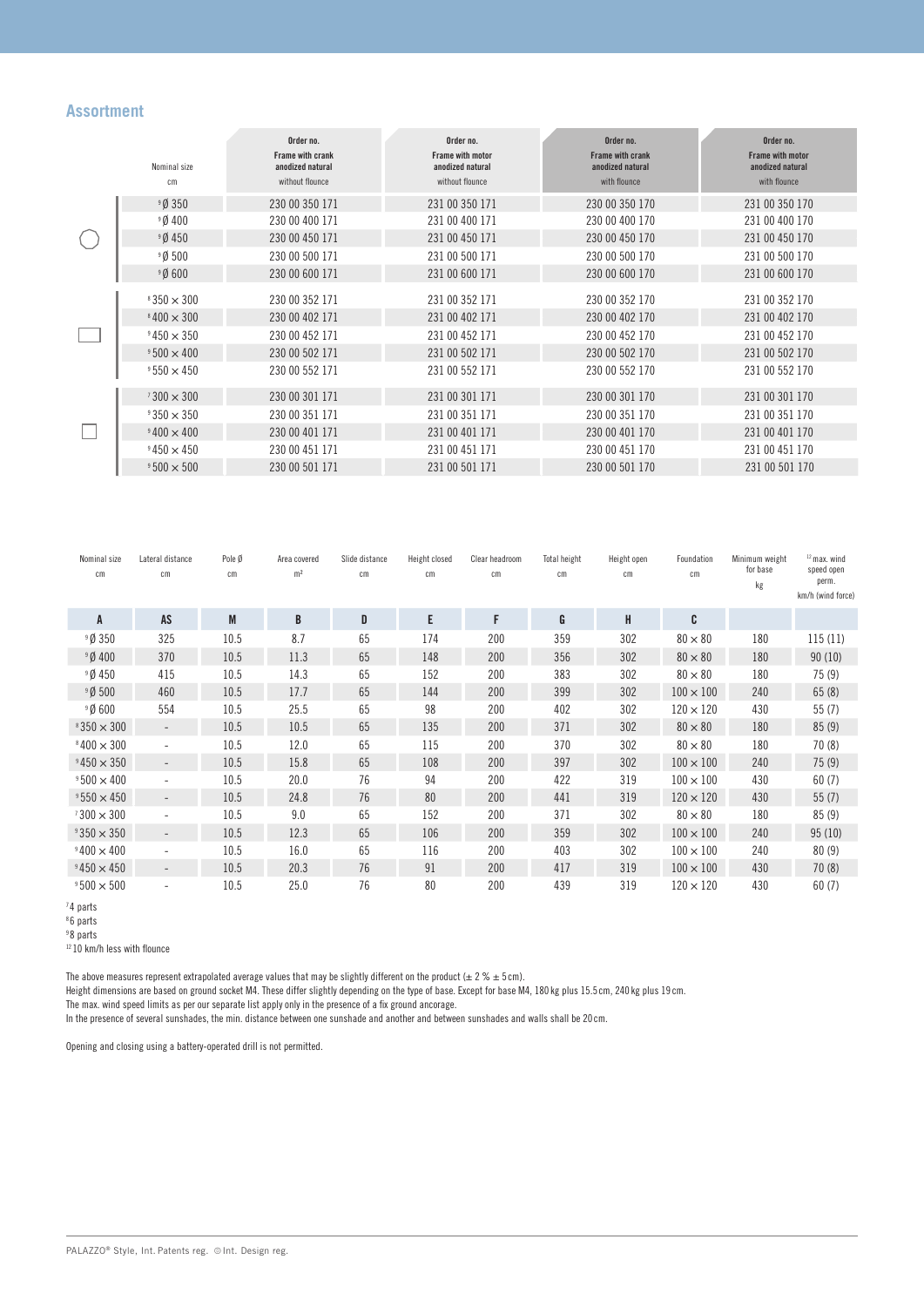### **Accessories**

|                                                                                                                |                                                                                                                                                                        |                                                                                                                                            | Order no.                                |  |  |
|----------------------------------------------------------------------------------------------------------------|------------------------------------------------------------------------------------------------------------------------------------------------------------------------|--------------------------------------------------------------------------------------------------------------------------------------------|------------------------------------------|--|--|
|                                                                                                                | Fixing option M4 / M8 / M16 (Support tube or Tip-over hinge absolutely necessary)                                                                                      |                                                                                                                                            |                                          |  |  |
|                                                                                                                | 1. Base M4 / M8 / M16, 430 kg / 620 kg (8 or 12 concrete elements) $101.2 \times 101.2 \times 22 - 26$ / 31 - 35 cm, galvanised steel (without elements)               | 350 01 226 945                                                                                                                             |                                          |  |  |
|                                                                                                                | 2. Mounting plate M4 / M8, $30 \times 30 \times 1.5$ cm, galvanised steel                                                                                              | 350 01 226 921                                                                                                                             |                                          |  |  |
|                                                                                                                | Set of concrete sections, 8 pieces, $48.3 \times 48.3 \times 9.4$ cm, (ca. 385 kg), concrete                                                                           |                                                                                                                                            | 350 01 226 948                           |  |  |
|                                                                                                                |                                                                                                                                                                        |                                                                                                                                            |                                          |  |  |
| Fixing option M4 (support tube M4 absolutely necessary)                                                        |                                                                                                                                                                        |                                                                                                                                            |                                          |  |  |
|                                                                                                                | 3. Base M4, 180 kg, (for 12 plates $40 \times 40 \times 4$ cm), $91 \times 91 \times 15.5$ - 19.5 cm, galvanised steel<br>(adjustable and levellable) (without plates) |                                                                                                                                            | 350 01 108 335                           |  |  |
|                                                                                                                | 3. Base M4, 240 kg, (for 16 plates $40 \times 40 \times 4$ cm), $91 \times 91 \times 19$ - 23 cm, galvanised steel<br>(adjustable and levellable) (without plates)     |                                                                                                                                            | 350 01 108 435                           |  |  |
|                                                                                                                | 4. Cover for base M4, $88 \times 88 \times 5$ cm, brushed aluminium (imitate)                                                                                          |                                                                                                                                            | 350 01 100 400                           |  |  |
|                                                                                                                | Set of castors for base M4 (maximum weight 240kg), $\emptyset$ 5 cm, H = 5.5 cm, galvanised steel                                                                      |                                                                                                                                            | 350 01 100 500                           |  |  |
|                                                                                                                | 5. Ground socket M4, galvanised steel                                                                                                                                  |                                                                                                                                            | 350 01 226 510                           |  |  |
|                                                                                                                | 6. Mounting plate M4 special, for installation height 50 – 149 mm, galvanised steel                                                                                    |                                                                                                                                            | 350 01 226 932                           |  |  |
|                                                                                                                | 7. Mounting plate M4 special, for installation height 150 – 350 mm, galvanised steel                                                                                   |                                                                                                                                            | 350 01 226 930                           |  |  |
|                                                                                                                | Mounting plate M4 for isolated grounds, installation height made to measure, high-grade steel 1.4301 / 304                                                             |                                                                                                                                            | 350 01 229 730                           |  |  |
|                                                                                                                |                                                                                                                                                                        |                                                                                                                                            |                                          |  |  |
|                                                                                                                | 8. Support tube M4 with profile PzS / PzN, galvanised steel (with cover, adjustable and revellable)                                                                    |                                                                                                                                            | 350 01 227 040                           |  |  |
|                                                                                                                | Fixing option M8 (tip-over hinge M8 absolutely necessary)                                                                                                              |                                                                                                                                            |                                          |  |  |
|                                                                                                                | 9. Ground socket M8, galvanised steel                                                                                                                                  |                                                                                                                                            | 350 01 226 000                           |  |  |
|                                                                                                                | 6. Special mounting plate, M8, for heights of 50 – 149 mm, galvanised steel                                                                                            |                                                                                                                                            | 350 01 229 707                           |  |  |
|                                                                                                                | 7. Special mounting plate, M8, for heights of 150 – 350 mm, galvanised steel                                                                                           |                                                                                                                                            | 350 01 229 705                           |  |  |
|                                                                                                                | Mounting plate, M8, for insulated base, height to order, high-grade steel 1.4301 / 304                                                                                 |                                                                                                                                            | 350 01 229 732                           |  |  |
|                                                                                                                |                                                                                                                                                                        |                                                                                                                                            |                                          |  |  |
|                                                                                                                | 10. Tip-over hinge M8 with profile PzS / PzN, galvanised steel (adjustable and revellable)                                                                             |                                                                                                                                            | 350 01 225 040                           |  |  |
|                                                                                                                | Slabs for base M4                                                                                                                                                      |                                                                                                                                            |                                          |  |  |
|                                                                                                                | Slab set, 12 pieces, $40 \times 40 \times 4$ cm, (ca. 165 kg), concrete                                                                                                |                                                                                                                                            | 350 01 226 907                           |  |  |
|                                                                                                                | Slab set, 12 pieces, 40 $\times$ 40 $\times$ 4 cm, (ca. 170 kg), 8 pieces concrete, 4 pieces polished granite                                                          |                                                                                                                                            | 350 01 226 906                           |  |  |
| Slab set, 16 pieces, $40 \times 40 \times 4$ cm, (ca. 220 kg), concrete                                        |                                                                                                                                                                        |                                                                                                                                            |                                          |  |  |
| Slab set, 16 pieces, 40 $\times$ 40 $\times$ 4 cm, (ca. 225 kg), 12 pieces concrete, 4 pieces polished granite |                                                                                                                                                                        |                                                                                                                                            |                                          |  |  |
|                                                                                                                |                                                                                                                                                                        |                                                                                                                                            |                                          |  |  |
|                                                                                                                | Protective cover, coated polyester fabric                                                                                                                              | suitable for shade sizes in cm                                                                                                             |                                          |  |  |
|                                                                                                                | 11. Protective cover with zip and rod, $325 \times 90$ cm                                                                                                              | $\cancel{0}$ 350/ $\cancel{0}$ 400/ $\cancel{0}$ 450/ $\cancel{0}$ 500/350 $\times$ 300/400 $\times$ 300/300 $\times$ 300/350 $\times$ 350 | 350 01 609 811                           |  |  |
|                                                                                                                | 11. Protective cover with zip and rod, $400 \times 100$ cm                                                                                                             | $\emptyset$ 600/450 $\times$ 350/500 $\times$ 400/550 $\times$ 450/400 $\times$ 400/450 $\times$ 450/500 $\times$ 500                      | 350 01 609 821                           |  |  |
|                                                                                                                | <sup>5</sup> Rain gutter and curtain (suitable only for square and rectangular sunshades)                                                                              |                                                                                                                                            |                                          |  |  |
|                                                                                                                | 12. Rain gutter conical 300 cm, PzNS, 62/2, incl. fastener set acrylic/PVC                                                                                             |                                                                                                                                            | 350 01 709 330 XXX                       |  |  |
|                                                                                                                | 12. Rain gutter conical 350 cm, PzNS, 63/3, incl. fastener set acrylic/PVC                                                                                             |                                                                                                                                            | 350 01 709 332 XXX                       |  |  |
|                                                                                                                | 12. Rain gutter conical 400 cm, PzNS, 63/3, incl. fastener set acrylic/PVC                                                                                             |                                                                                                                                            | 350 01 709 334 XXX                       |  |  |
|                                                                                                                | 12. Rain gutter conical 450 cm, PzNS, 63/3, incl. fastener set acrylic/PVC                                                                                             |                                                                                                                                            |                                          |  |  |
| 12. Rain gutter conical 500 cm, PzNS, 63/3, incl. fastener set acrylic/PVC                                     |                                                                                                                                                                        |                                                                                                                                            |                                          |  |  |
| 12. Rain gutter conical 550 cm, PzNS, 63/3, incl. fastener set acrylic/PVC                                     |                                                                                                                                                                        |                                                                                                                                            |                                          |  |  |
|                                                                                                                |                                                                                                                                                                        |                                                                                                                                            | 350 01 709 346 XXX                       |  |  |
|                                                                                                                | 13. Curtain 300 × 220 cm, PzS, 62/ incl. fastener set acrylic                                                                                                          |                                                                                                                                            | 350 01 759 430 XXX<br>350 01 759 432 XXX |  |  |
| 13. Curtain $350 \times 220$ cm, PzS, 63/ incl. fastener set acrylic                                           |                                                                                                                                                                        |                                                                                                                                            |                                          |  |  |
|                                                                                                                | 13. Curtain $400 \times 220$ cm, PzS, $63/$ incl. fastener set acrylic                                                                                                 |                                                                                                                                            | 350 01 759 434 XXX<br>350 01 759 436 XXX |  |  |
| 13. Curtain $450 \times 220$ cm, PzS, 63/ incl. fastener set acrylic                                           |                                                                                                                                                                        |                                                                                                                                            |                                          |  |  |
|                                                                                                                | 13. Curtain 500 $\times$ 220 cm, PzS, 63/ incl. fastener set acrylic                                                                                                   |                                                                                                                                            | 350 01 759 438 XXX                       |  |  |
|                                                                                                                | 13. Curtain $550 \times 220$ cm, PzS, $63/$ incl. fastener set acrylic                                                                                                 |                                                                                                                                            | 350 01 759 440 XXX                       |  |  |

 $^{\mathrm{5}}$  fabric colour must be indicated

 $6$ Number of fixation points (struts). For rain gutter left / right in drain direction.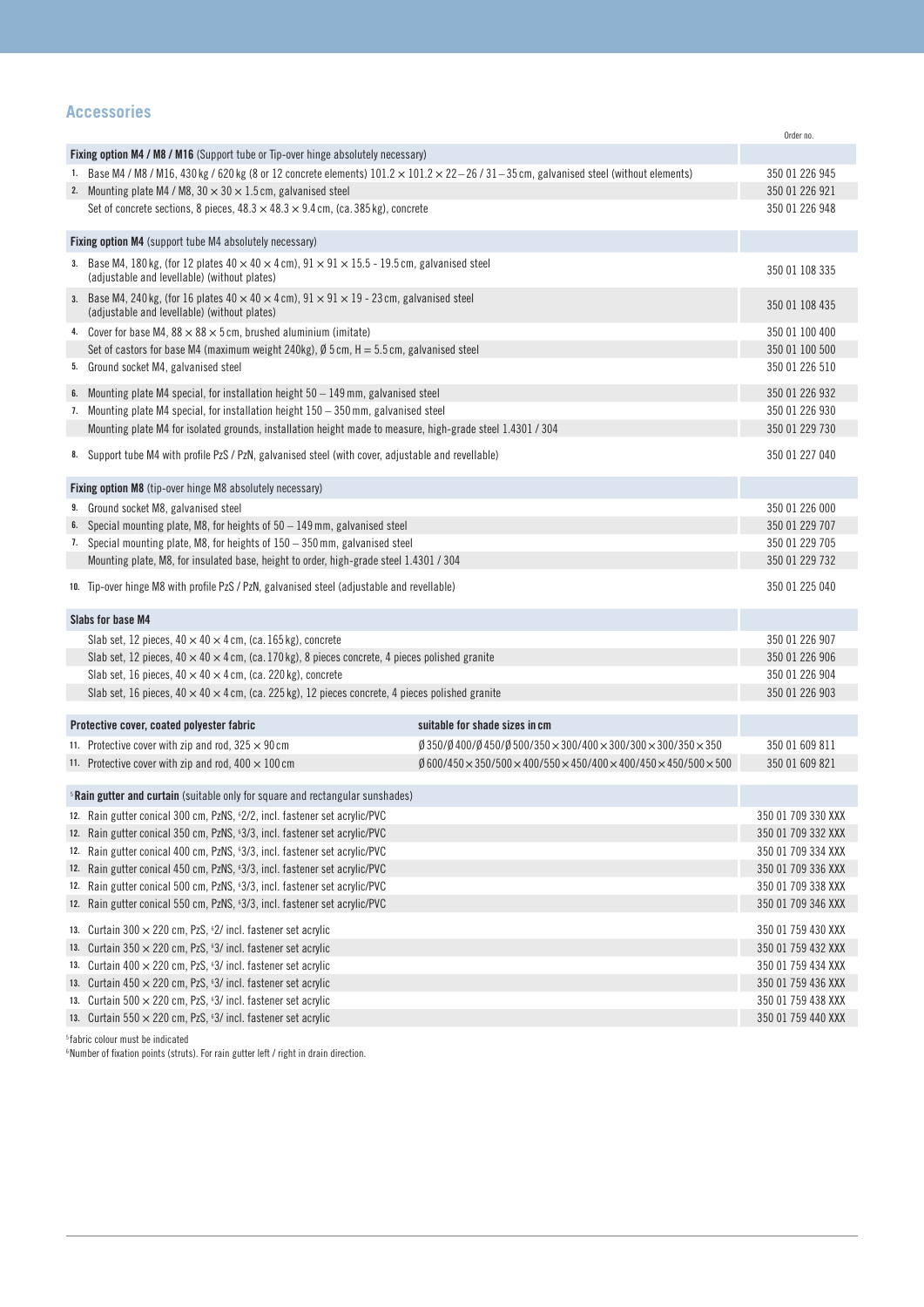## **Accessories**

|     |                                                                                                                                                                                                  | Order no.                        |
|-----|--------------------------------------------------------------------------------------------------------------------------------------------------------------------------------------------------|----------------------------------|
|     | Accessories PALAZZO <sup>®</sup> Style with crank                                                                                                                                                |                                  |
|     | 14./15. Control Pz14 for LED, $1 \times 230$ V, 10 A (remote control with 3- or 7-channels absolutely necessary)                                                                                 | 350 01 559 010                   |
|     | 15. Control Pz14 for heating, $3 \times 400$ V, 16 A (remote control with 3- or 7-channels absolutely necessary)                                                                                 | 350 01 559 020                   |
|     | 14./15. Control Pz14 for LED and heater, $3 \times 400$ V, 16 A (7-channel remote control absolutely necessary)                                                                                  | 350 01 559 030                   |
|     | 14./15. $\degree$ Control Pz14 for LED and heater, $1 \times 230$ V, 16 A max. 2 radiant heaters 1500 W or 20 A max. 4 radiant heaters 1000 W<br>(7-channel remote control absolutely necessary) | 350 01 559 035                   |
|     | Accessories PALAZZO <sup>®</sup> Style E with motor (accessories absolutely necessary)                                                                                                           |                                  |
| 15. | Control Pz14 for motor, $1 \times 230$ V, 10 A (3-channel remote control absolutely necessary)                                                                                                   | 350 01 559 100                   |
|     | 14./15. Control Pz14 for LED and motor, $1 \times 230$ V, 10 A (7-channel remote control absolutely necessary)                                                                                   | 350 01 559 110                   |
|     | 15. Control Pz14 for heating and motor, $3 \times 400$ V, 16 A (7-channel remote control absolutely necessary)                                                                                   | 350 01 559 120                   |
|     | 14./15. Control Pz14 for LED, heater and motor, $3 \times 400$ V, 16 A (7channel remote control absolutely necessary)                                                                            | 350 01 559 130                   |
|     |                                                                                                                                                                                                  |                                  |
|     | <b>Electrical accessoires</b>                                                                                                                                                                    |                                  |
| 16. | Remote control, for wall installation, IP20, 3-channel, white                                                                                                                                    | 350 01 555 270                   |
| 16. | Remote control, for wall installation, IP20, 7-channel, white                                                                                                                                    | 350 01 555 280                   |
| 16. | Remote control, incl. wall bracket, IP20, 7-channel, black                                                                                                                                       | 350 01 555 290                   |
| 17. | Radiant heater (infrared heater) for Pz14 controls, polished aluminium, 1500 W, 230 V, 6.5 A,<br>(incl. cable, max. of 4 radiant heater per sunshade)                                            | 350 01 570 320                   |
|     | <b>Miscellaneous items</b>                                                                                                                                                                       |                                  |
|     | High-grade steel kit (axis mounting and hinge set, 4 parts, lock) for use in corrosive environment                                                                                               | 350 01 900 432                   |
|     | High-grade steel kit (axis mounting and hinge set, 6 parts, lock) for use in corrosive environment                                                                                               | 350 01 900 632                   |
|     | High-grade steel kit (axis mounting and hinge set, 8 parts, lock) for use in corrosive environment                                                                                               | 350 01 900 832                   |
|     |                                                                                                                                                                                                  |                                  |
|     | <sup>14</sup> Strap system, PzS $350 \times 300$ , $300 \times 300$                                                                                                                              | 350 01 900 180                   |
|     | <sup>14</sup> Strap system, PzS $400 \times 300$ , $350 \times 350$<br><sup>14</sup> Strap system, PzS $450 \times 350$ , $400 \times 400$                                                       | 350 01 900 190<br>350 01 900 200 |
|     |                                                                                                                                                                                                  | 350 01 900 210                   |
|     | <sup>14</sup> Strap system, PzS $500 \times 400$ , $450 \times 450$<br><sup>14</sup> Strap system, PzS $500 \times 500$                                                                          | 350 01 900 220                   |
|     |                                                                                                                                                                                                  |                                  |
| 18. | <sup>13</sup> Impact protection for shade pole, grey, detachable, H = 85cm                                                                                                                       | 350 01 906 200                   |
|     | <sup>19.</sup> <sup>1</sup> Base transporter for sockets weighing 120 kg, 180 kg, 240 kg, 430 kg and 620 kg                                                                                      | 350 01 909 000                   |
|     |                                                                                                                                                                                                  |                                  |

1while stocks last

 $^{\rm 6}$ Incl. 4 LED strips, warm white. LED version also as indirect lighting. The stripes are mounted/prepared on the forks. In addition, use article number 350 01 559 559.

<sup>13</sup> Certain shade sizes require the removal of the impact protection before closing the shade. See closing height table (E)

<sup>14</sup> Only available in conjunction with a new sunshade or a new cover.

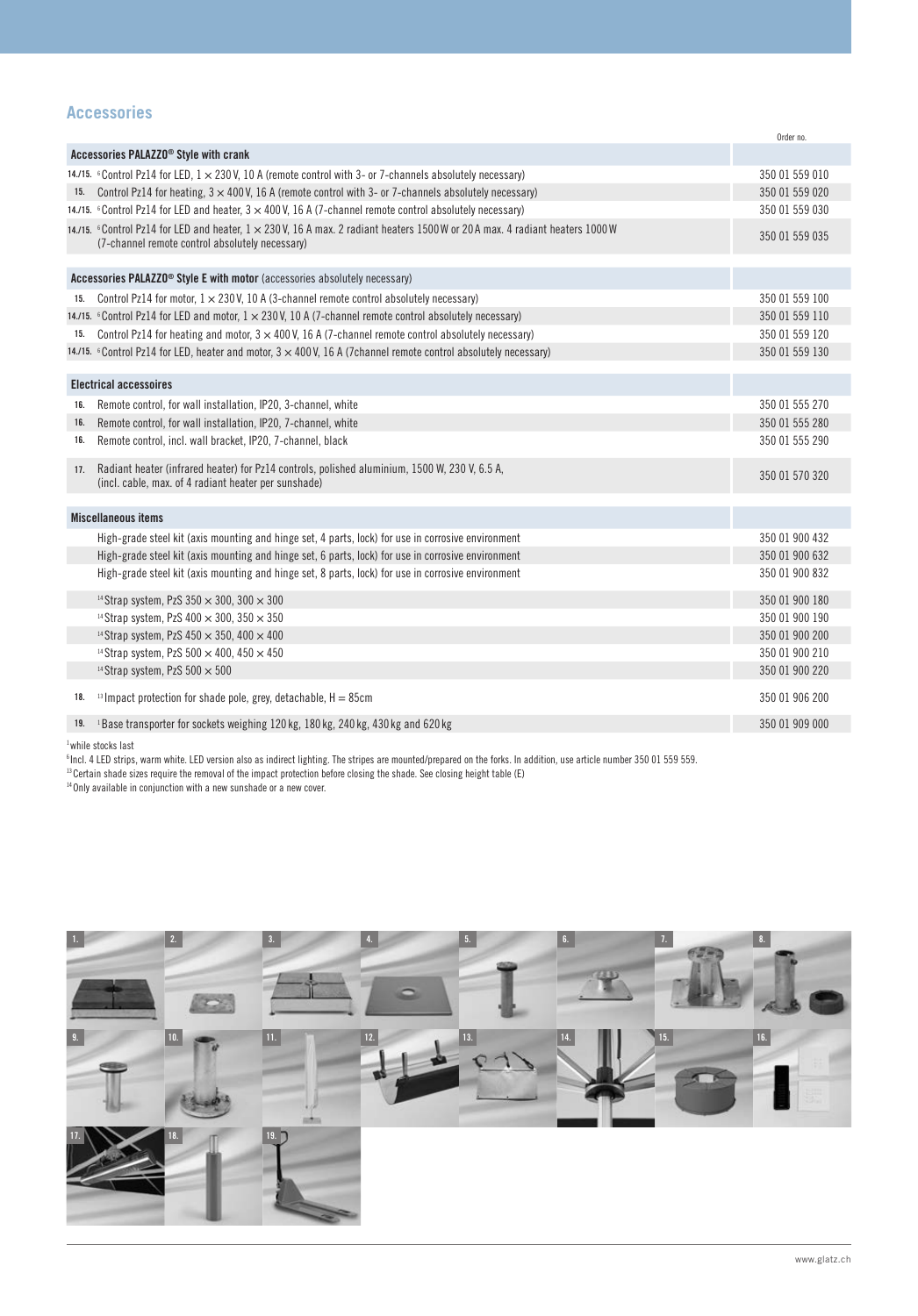

 $B \, \text{m}^2$ 

A'

 $B \, m^2$ A

4 parts

A

A



8 parts









Loose cover max. 10 cm, concrete thickness min. 30 cm (pay attention to frost depth), water outflow, 1 supply line to electric.